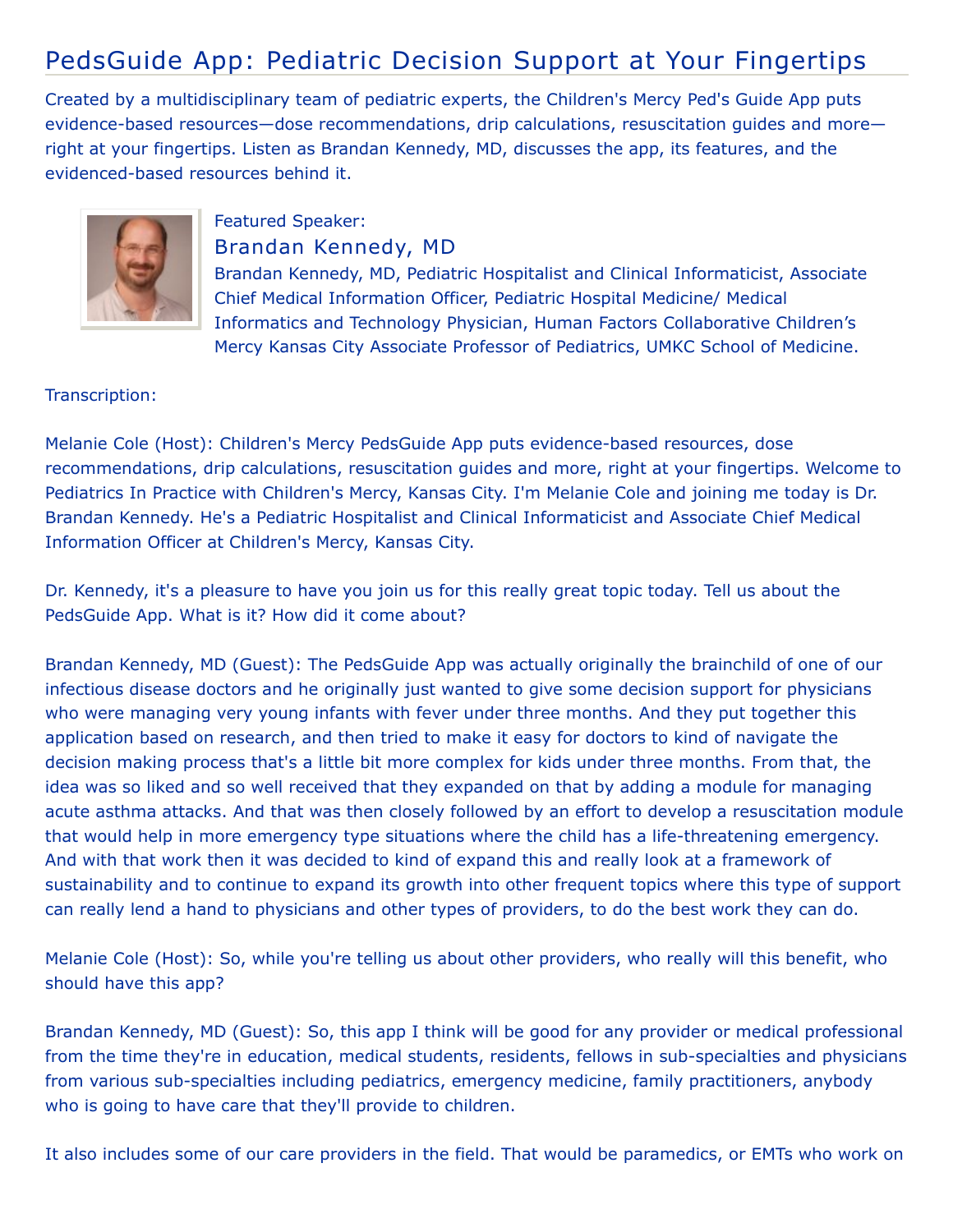ambulances or those who work in the fire department. Any kind of those emergency medical services could potentially benefit from some of the modules within this application.

Well, then let's talk about the modules in the application. Tell us about the capabilities and features of the PedsGuide App. Tell us about dose recommendations, drip calculations, and I'm very interested in the resuscitation guides.

Yeah, the resuscitation module was probably by far our most ambitious effort. We have kind of a cheat card, if you will that we've used and evolved over time, that's been really helpful for providers and we wanted to transform that into kind of a digital platform and interface to make it easier for them to use. So, the resuscitation module allows you to input the weight of a child and then it will guide you down the path for appropriate weight-based medication dosing for about 50 medications. It will help you map a burn, so that you know, how much body surface area is affected by that burn and give you specific recommendations about next actions.

And it will also help with cardiopulmonary resuscitation. So, giving chest compressions, when to shock and how much of a shock to use, emergency medications for placing a child on a respirator. So it really has kind of a wide range of information that can be provided at your fingertips and very quickly, to allow you to take care of that child who's in a life-threatening situation.

Melanie Cole (Host): Now tell us about the multidisciplinary team that was involved in the development, because that is really an interesting aspect.

Brandan Kennedy, MD (Guest): Yeah. From the time of that brainchild until about the middle of the development of resuscitation, when we decided to expand this, it was a pretty small group of folks. And that was some clinical providers, our Human Factors team was really key in helping us build this application.

Human Factors Science kind of looks at how we humans interact with technology. And so they can help design interfaces and just other aspects of the design that can make the application very usable and very intuitive and easy to navigate. And so that was one of the key elements. As we decided to look forward into the sustainability model, now we have a large team, including a medical librarian to help with research evidence-based practice also to kind of help that the information that we're providing is as close to the current evidence-based practice as we can. We leverage some legal advisers just to make sure we're meeting legal aspects of the application. And our innovations team have been real key as project leads and coordinators to help all of us, including me as the medical director, kind of stay on track with all this work to continue to expand this and make it the best that it can be.

So helpful. So, tell us about the testing that went into the app development, Dr. Kennedy, and how does it work? I mean, how has it been working? What have you seen?

We initially did kind of try to test it in real time. Our Human Factors team went out with some EMTs and paramedics in rural Kansas. And they kind of used some simulated emergencies specifically for the resuscitation module to test how they would use that in kind of real time in getting to information like medication dosing. How to mix some medications, equipment sizes for different aged children. And that testing really helped and led to a few design tweaks and design changes. But overall, the feedback from